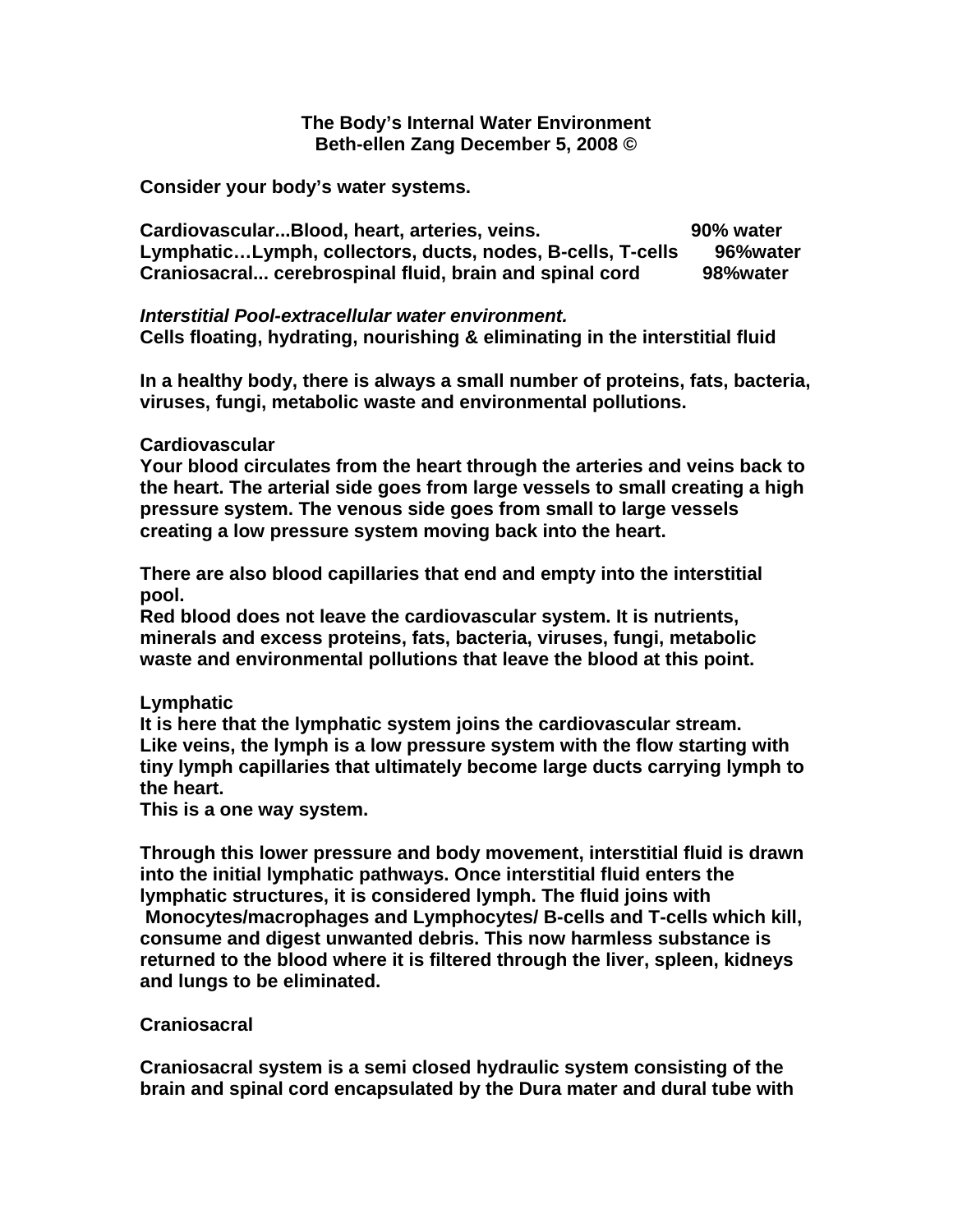**cerebrospinal fluid as its liquid. Through the choroid plexus in the brain, cerebrospinal fluid is secreted in the cranial vault. Through the sagittal sinus along the midline of the head, the circulated cerebrospinal fluid is delivered into the bloodstream for elimination.**

**Imagine**

**All the blood, lymph, cerebrospinal fluid and interstitial fluid well hydrated, oxygenated, and free of excess. They would be flowing easily, doing their respective jobs easily and seamlessly, keeping your body nourished and clean, hydrated and oxygenated.**

**Well… in a perfect world.**

**We are constantly exposed to pollution, electromagnetic frequencies, personal and social stressors, injury, trauma, dietary injustices and metabolic waste.**

**Our planet, food, water and supplies are struggling desperately.**

**All of these different stressors (including all metabolic activity) create free radicals in the body. Free radicals are positively charged. They're hot, usually acidic and toxic to us.**

**Our bodies begin to dry up, get gummy and sludge ridden.** 

**The blood gets sticky.** 

**Blood cells mutate because of toxins, dehydration, lack of oxygen and lack of high quality nutrients, it slows down.**

**It has more debris to eliminate and so the interstitial pool becomes polluted.**

**The lymph must work harder to clean the system and gets overworked, cannot keep up, becomes gummy and hardened. It slows down. If you cannot eliminate the garbage the blood keeps getting more polluted.**

**The brain must stay nourished, hydrated, oxygenated and clean for proper function.**

**Cerebrospinal fluid is the most pure of fluids in the body. It is the "blood" of the central nervous system delivering water, oxygen and nutrients and carrying away metabolic waste.**

**If the blood is thick, gummy and moving slowly, it will slow down emptying of cerebrospinal fluid from the central nervous system. This will signal the choroid plexus to deliver less new fluid into the system, contributing to all sorts of bodily function imbalance and dis-ease.**

**We need tools in our daily regimen to counter balance all of the insults our body faces moment to moment.**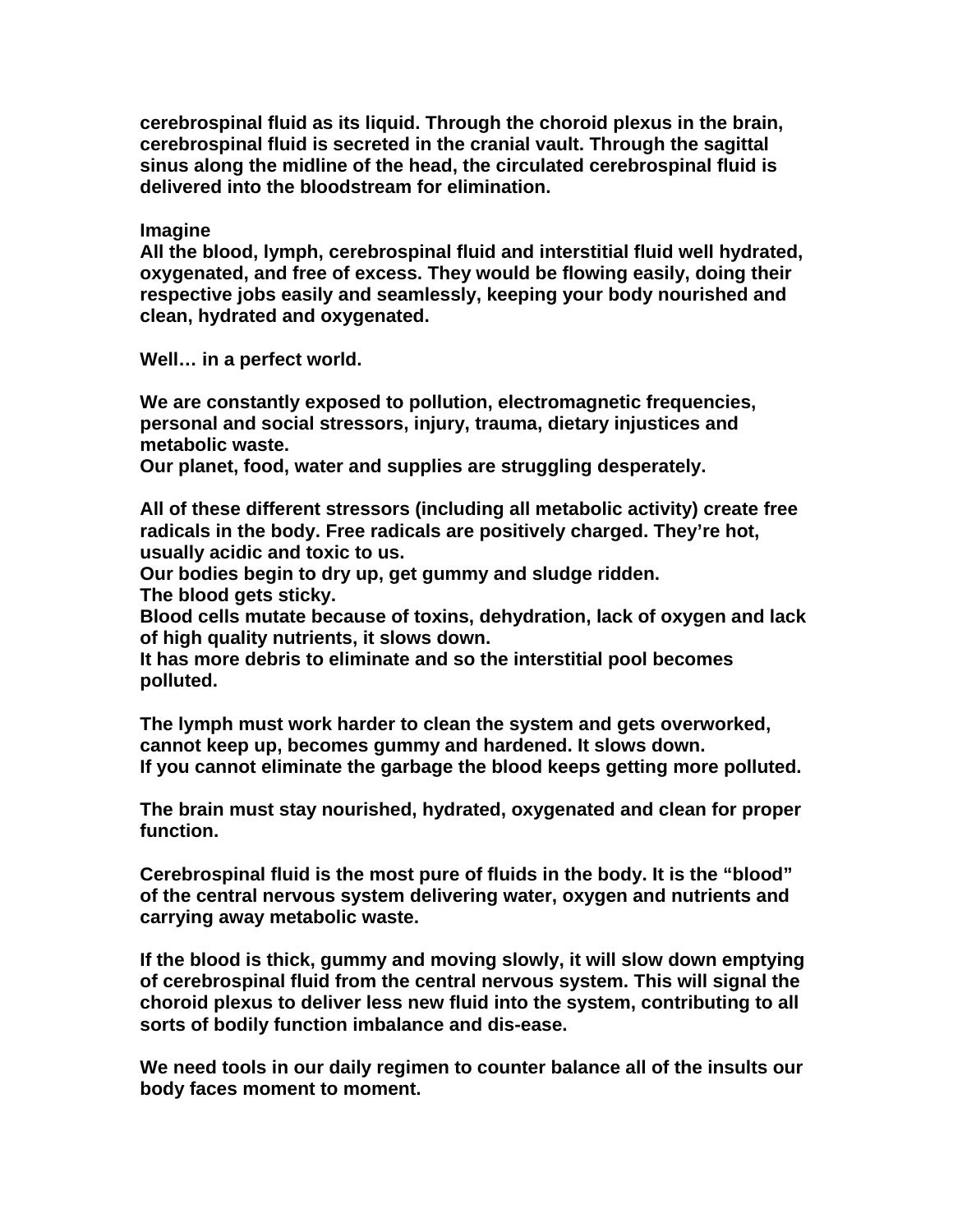*Quantum Age Water Stirwands™ are some of the most exciting tools that I have used in forty years of my natural health practice.*

**Right up there with healthy attitude, whole organic foods, clean water and air, Lymphatic Balancing, Craniosacral Therapy, Massage Cupping™ bodywork and love.**

**What I would like to share with you is my experience of how the addition of proper oxygenation , hydration and non-exaggerated pH and ORP affects these three water systems.**

**The water in our bodies is being devitalized and polluted every second with all of the stress that we are constantly exposing it to.**

**When we begin to consume water that has been revitalized and reorganized by the energy infused into it by the wands, the first thing that begins to occur is a more fluid cellular environment.** 

 **Hydrogen and magnesium are necessary for the blood to uptake oxygen. Hydrogen is freed up from the water molecule in stirred water so the blood can use it.**

**The increased oxygen wakes up the blood and enables it to utilize nutrients and carry away toxin and metabolic waste.**

**The vibration from the stirred water further assists to revitalize the water we already have in our body.**

**The blood begins to move more freely.**

**Interstitial fluid and lymph, being even more water laden than blood also respond to the increased availability of absorbable water. They begin to move more freely.**

**With this increased mobility of blood the cerebrospinal fluid can more fully exit the central nervous system allowing more room for the secretion of abundant fresh fluid into the cranial vault.**

**To simply state, this phenomena carries true throughout the body activating the waters in all of the organs so that they can begin to function properly thereby being able to eliminate and flush toxins from themselves and the circulatory system.**

**That is why pH levels change so dramatically drinking stirred water.**

**You can take this a step further. Put a wand anywhere on the body where there is pain, coldness, inflammation, heat, congestion, swelling, stiffness etc.**